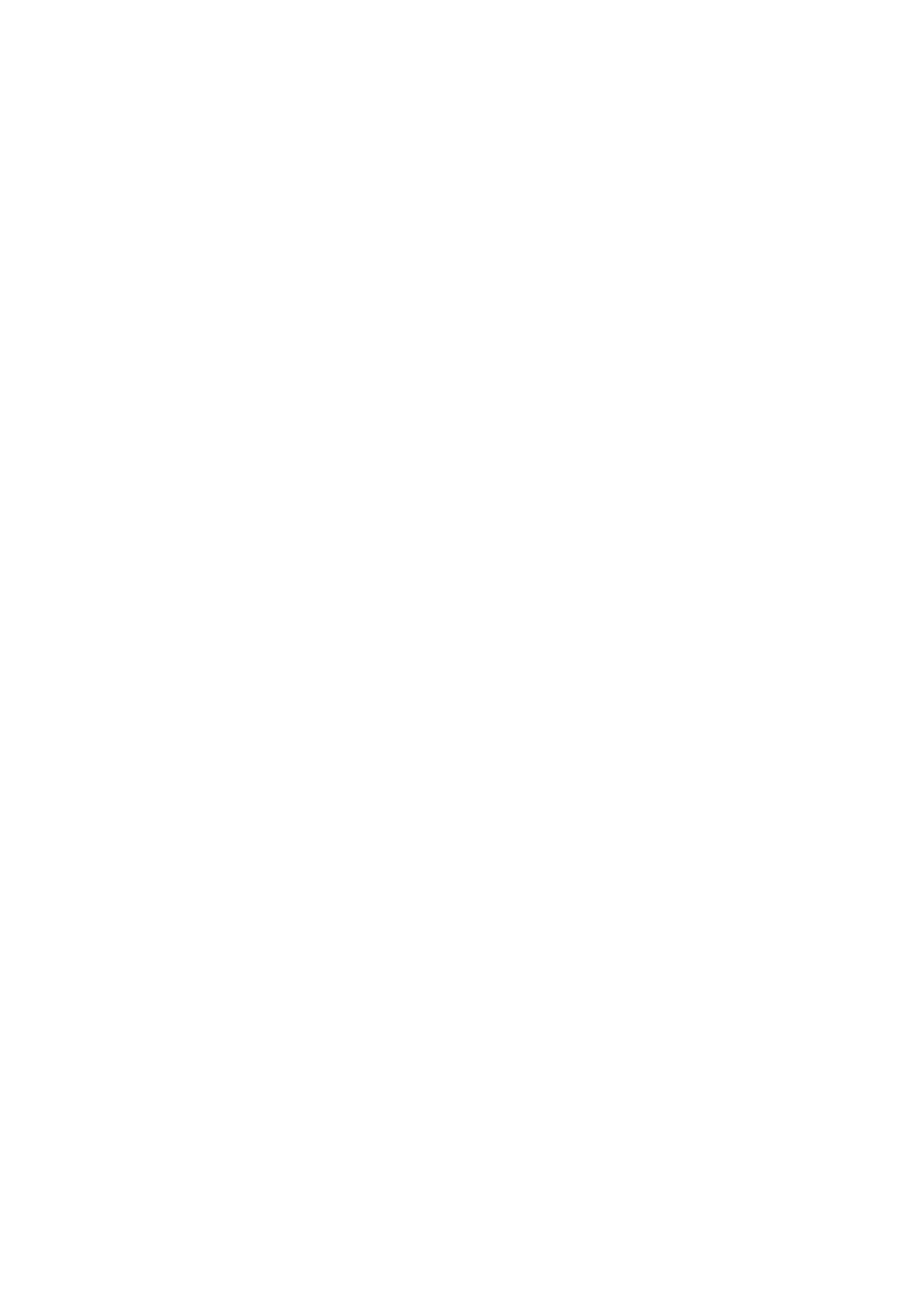

| Figure 1 Screenshot of the free association task. The screenshot shows one trial requiring associations to the cue "Büroklammer" |  |  |
|----------------------------------------------------------------------------------------------------------------------------------|--|--|
| (paper clip) in the training mini study.                                                                                         |  |  |

| <b>YOUNGER ADULTS</b> |                         |                 | <b>OLDER ADULTS</b>     |                 |                         |                 |                         |
|-----------------------|-------------------------|-----------------|-------------------------|-----------------|-------------------------|-----------------|-------------------------|
| <b>24 YEARS</b>       | <b>27 YEARS</b>         | <b>27 YEARS</b> | <b>28 YEARS</b>         | <b>68 YEARS</b> | <b>68 YEARS</b>         | <b>69 YEARS</b> | <b>70 YEARS</b>         |
| man                   | music                   | money           | money                   | human           | Germany                 | music           | state                   |
| music                 | food                    | write           | music                   | country         | instrument <sup>1</sup> | development     | country                 |
| work                  | work                    | beautiful       | water                   | animal          | military                | money           | goods                   |
| change                | school                  | food            | Germany                 | water           | car                     | exact           | first name              |
| water                 | money                   | school          | work                    | occupation      | water                   | wood            | computer                |
| family                | clothing                | read            | food                    | work            | country                 | make            | instrument <sup>1</sup> |
| learn                 | write                   | important       | furniture               | food            | food                    | school          | family                  |
| wood                  | instrument <sup>1</sup> | economy         | instrument <sup>1</sup> | car             | name                    | computer        | university              |
| church                | name                    | large           | love                    | instrument      | computer                | children        | church                  |
| love                  | summer                  | family          | clothes                 | male            | child                   | work            | month                   |

#### **Table 1** Most Frequent Words in Association Task.

*Note*: Words were translated from German. Words in bold face are also among the ten most central words in the German (*money*, music, work, school, food, water, car, love, green, important) or English (money, food, water, car, music, green, red, love, work, old) SWOW data sets.<sup>1</sup> Musical instrument.

## Cognitive assessment

The cognitive battery consisted of two sets of tasks fulfilling different purposes. The purpose of the first set was the assessment of people's general cognitive abilities and functioning. This set included a 20-minute timed version of the Advanced Progressive Matrices (APM; [Hamel & Schmittmann, 2006](#page-6-0)) as a measure of

general intelligence, a Digit-Symbol Substitution Test, as is found in the Wechsler Adult Intelligence Scale IV as subtest "coding" (WAIS-IV; [Wechsler, 2008\)](#page-6-0) as a measure of processing speed, the Mehrfachwahl-Wortschatz-Intelligenztest: Form I (MWT-A; [Lehrl et al.](#page-6-0) [1995](#page-6-0)) as a measure of vocabulary size, and, finally, the DemTect [\(Kalbe et al., 2004](#page-6-0)) as a screen for dementia.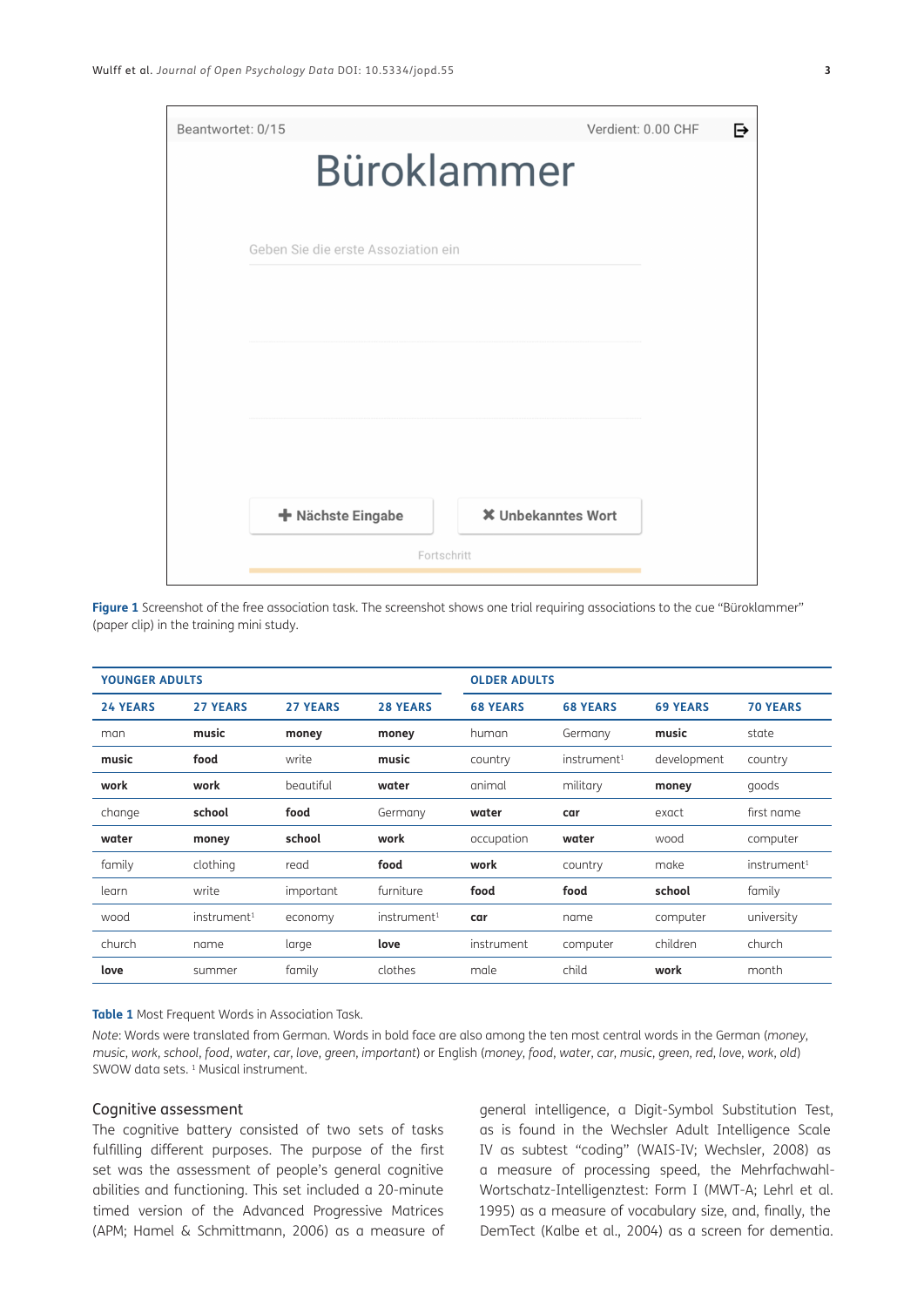The purpose of the second set was to establish word-level links between the free association network and cognitive performance. This set included 10-minute category (animals) and phonemic (letter S) fluency tasks (e.g., [Wulff et al., 2018](#page-6-0), October 29), an episodic list memory task modeled after Penn Electrophysiology of Encoding and Retrieval Study (e.g., [Healey & Kahana, 2016\)](#page-6-0), and an associative recall task modeled after [Naveh-Benjamin](#page-6-0)  [et al. \(2003\).](#page-6-0) Behavior in the two fluency tasks can be related to the free association network based on the fact that both cues and responses naturally included animals and words starting with the letters S. Participants retrieved between 62 and 113 animals and between 45 and 138 words starting with the letter S. The retrieved animals overlapped with 1.5% of cues and 0.8% of responses, whereas the retrieved words starting with the letter S overlapped with 11.1% of cues and 11.9% of responses. The episodic memory task and the associative recall task were populated with nouns from the cue set to establish comparability with the associative network. In the episodic memory task, a total of 20 lists of 16 words each were studied and subsequently recalled. Participants correctly recalled between 28.7% and 60.9% of words, with an additional 1.3% to 25% intrusions. In the associative recall task, 4 lists consisting of 16 wordpairs were presented and tested. Participants correctly recalled between 32.8% and 96.8% of pairs. See also **[Table 2](#page-3-0)** for an overview of tasks included in the cognitive assessment in the MySWOW proof-of-concept study.

## Entry and debriefing questionnaires

At study entry, participants provided demographic information concerning their primary language (German

or Swiss German), their current occupation their highest academic degree, and the income level of their household. Participants further answered questions on their usual reading behavior, e.g., the number of books read in a year. At debriefing, participants were asked to provide information on their observations during the study, for example, whether they were able to sustain concentration

#### **PROCEDURE**

Participants passing the initial screening over the phone were invited to to our laboratory at the University of

while working on the free associations. The specific questions are reported in the codebook (see **[Table 3](#page-3-1)**).

| FILE                   | <b>DESCRIPTION</b>                                                                                                               |
|------------------------|----------------------------------------------------------------------------------------------------------------------------------|
| participants.csv       | Contains data on demographic<br>information, reading behavior,<br>debriefings survey, and all but four<br>cognitive assessments. |
| associations csv       | Contains the corrected and<br>uncorrected free association data.                                                                 |
| episodic_memory.csv    | Contains the episodic memory<br>training and test data.                                                                          |
| associative recall.csv | Contains the associative recall<br>training and test data.                                                                       |
| animal fluency.csv     | Contains animal fluency response<br>sequences.                                                                                   |
| letter fluency.csv     | Contains letter fluency response<br>sequences.                                                                                   |
| codebook.pdf           | Contains descriptions of all variable<br>names in the data files.                                                                |

<span id="page-3-1"></span>**Table 3** Description of Data Files.

<span id="page-3-0"></span>

| <b>TASK</b>                                 | <b>DESCRIPTION</b>                                                                                                                        | <b>MOTIVATION</b>                     | <b>REFERENCE</b>                |
|---------------------------------------------|-------------------------------------------------------------------------------------------------------------------------------------------|---------------------------------------|---------------------------------|
| Category fluency                            | Name all the animals you can<br>in 10 minutes.                                                                                            | Predict performance from<br>network   | Wulff et al. (2018, October 29) |
| Phonemic fluency                            | Name all words starting with<br>letter S you can in 10 minutes.                                                                           | Predict performance from<br>network   | Griffiths et al. (2007)         |
| Episodic memory task                        | Study a word list and then<br>recall the words in any order<br>(20 lists, 16 words per list).                                             | Predict performance from<br>network   | Healey and Kahana (2016)        |
| Associative recall task                     | Study a list of word pairs, then<br>recall for each one word of a<br>pair while being cued with the<br>other (4 lists, of 16 word pairs). | Predict performance from<br>network   | Naveh-Benjamin et al. (2003)    |
| <b>Advanced Progressive Matrices</b>        | Solve abstract reasoning<br>problems.                                                                                                     | General cognitive abilities           | Hamel and Schmittmann (2006)    |
| Digit-Symbol Substitution                   | Assign digits to symbols<br>according to rule.                                                                                            | General cognitive abilities           | Wechsler (2008)                 |
| Mehrfachwahl-Wortschatz-<br>Intelligenztest | Recognize words in list of words<br>and non-words.                                                                                        | General cognitive abilities           | Lehrl et al. (1995)             |
| DemTect                                     | Various cognitive tasks.                                                                                                                  | Screen for age-related<br>pathologies | Kalbe et al. (2004)             |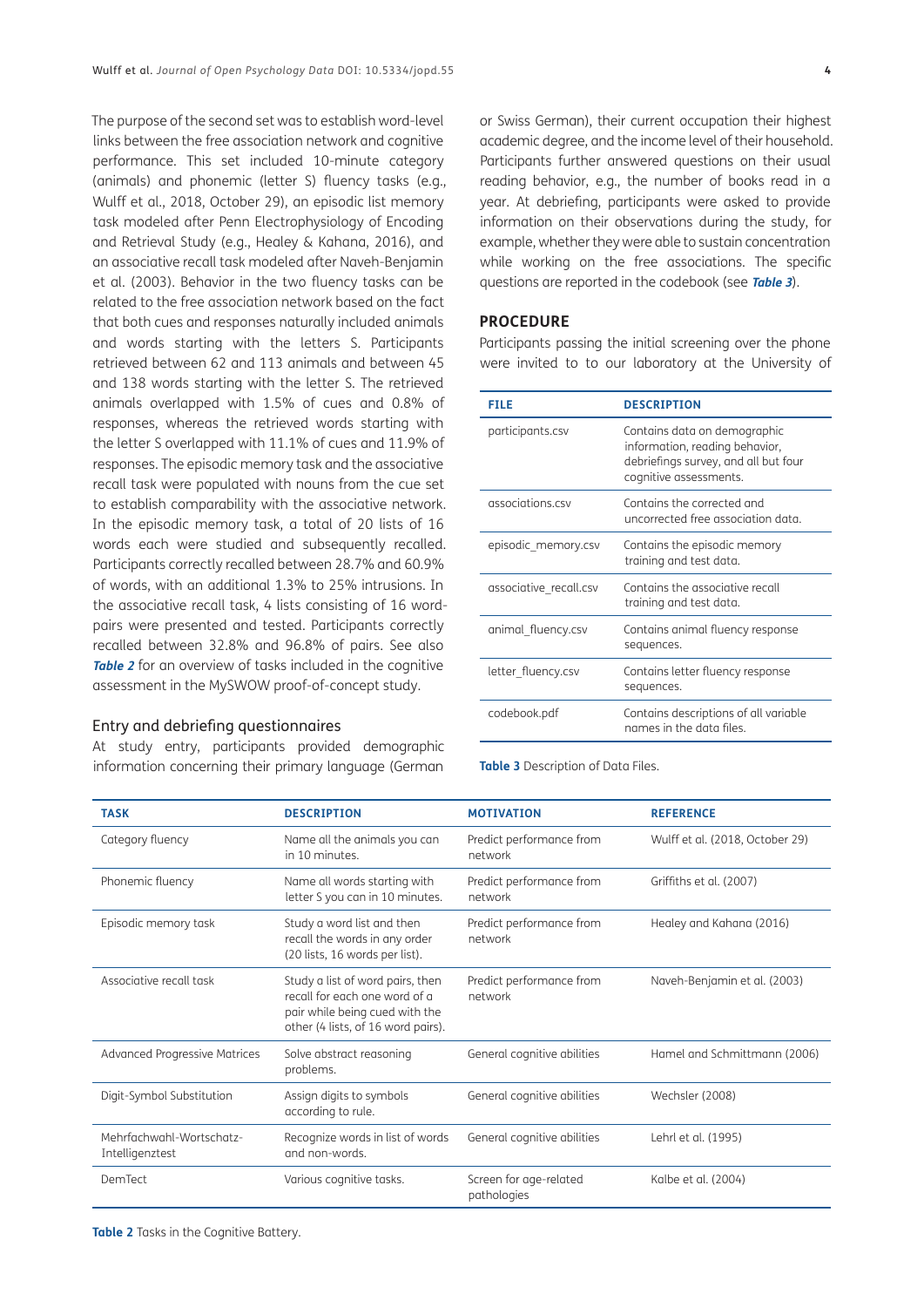Basel for an introductory session lasting approximately 30 minutes. During this session, participants provided informed consent, completed the entry questionnaire, and were introduced to the web-based platform using a training mini-study involving 15 cues. Over the course of the next weeks, participants were instructed to log in and work on the free association task twice a day for 30 minutes each. On average, participants completed the free association task in 26.1 hours spread over 39.4 days. After completing the free association task, participants were invited back to the laboratory for a three-hour session that included the cognitive assessments and study debriefing.

The cognitive assessment and study debriefing session consisted of the following elements: First, participants filled out the debriefing questionnaire. Next, the verbal fluency tasks were conducted orally and recorded for later transcription by two student assistants responsible for data collection. Following the verbal fluency tasks, the participants were administered a 90-second timed Digit-Symbol Substitution Test in paper and pencil format. To conclude the first part of the lab session, the associative recall task was completed as a computerized task implemented in E-Prime ([Psychology Software Tools, Inc.,](#page-6-0)  [2016](#page-6-0)) at a lab-computer. After a 10-minute break, the second part of the lab session began with the List Memory task, which was also implemented as a computerized task using E-Prime ([Psychology Software Tools, Inc.,](#page-6-0)  [2016](#page-6-0)). The Mehrfachwahl-Wortschatz-Intelligenztest (MWT-A) was then conducted in paper and pencil format followed by a 20-minute timed version of the APM in paper and pencil format. The lab session concluded with the interactive verbal administration of the DemTect, carried out by one of the student assistants. Subsequently, participants received their monetary compensation for participation.

# **DATASET DESCRIPTION**

**[Table 3](#page-3-1)** provides an overview of the different files containing the data. All data are available as commaseparated files. A *codebook.pdf* file provides descriptions of all variable names across the data files. All variable names and data labels have been translated to English. The association and fluency data, however, were not translated and are reported in German.

The data were published on the Open Science Framework (*[10.17605/OSF.IO/VKWPS](https://doi.org/10.17605/OSF.IO/VKWPS)*) on 15 February 2021. The data are licensed under Creative Commons Attribution-ShareAlike 4.0 International (CC BY-SA 4.0) and follow the FAIR guidelines ([Wilkinson et al., 2016\)](#page-6-0).

## **QUALITY CONTROL**

Free associations were obtained using a computerized task adapted from the German version of the large and long-running citizen-science project Small World of Words [\(De Deyne et al., 2019](#page-6-0)). Responses were cleaned in the following way. First, all responses matching either individual words or composites of words included in the German *aspell* dictionary were accepted as valid. The remaining words were subjected to manual correction. Overall, 4.2% of responses were corrected manually with a median string edit distance (i.e., the number of letters that were changed) of 2 (mean  $= 2.42$ ). The data include the repeated sampling of a subset of words as an indicator to assess the reliability of free association. In the cognitive assessments, standardized and computerized tasks were used to improve comparability with previous work. All participants in the data set completed all tasks. Three additional participants started the study but dropped out (see Participants section).

## **ETHICAL CONSIDERATIONS**

All data were recorded in reference to a random six letter identifier assigned to participants at the beginning of the study. Identifying information such as names or addresses was not recorded. Potentially identifying information such as participants' age, birthday, and occupation were not included in the publicly available files. Participants provided informed consent that included permission for public sharing of the data. The study was approved by the internal review board of the Department of Psychology at the University of Basel (# 014-17-1).

# **REUSE POTENTIAL**

The reported data present the only publicly available resource containing large-scale free-association and cognitive performance data on the level of the individual (cf. [Morais et al., 2013\)](#page-6-0). The data can be reused in at least four different ways.

First, the data can be used to investigate individual and age differences in the structure of semantic networks. Past research has either used methods that prevented an assessment of large-scale networks or has analyzed semantic networks in the aggregate (e.g., similarity ratings, [Wulff et al., 2018,](#page-6-0) October 29). There is only one other study that has elicited individual level semantic networks of comparable size (cf. [Morais](#page-6-0) [et al., 2013\)](#page-6-0); however, it relied on a snowball approach that resulted in less comparable networks and its data are not publicly available. We present a first comparison of the structure of individuals' semantic networks in the companion paper ([Wulff et al., 2022](#page-6-0)); however, that comparison considers only four structural properties and one approach to constructing the network from individuals' free associations. The current data could be used to explore other structural properties, such as